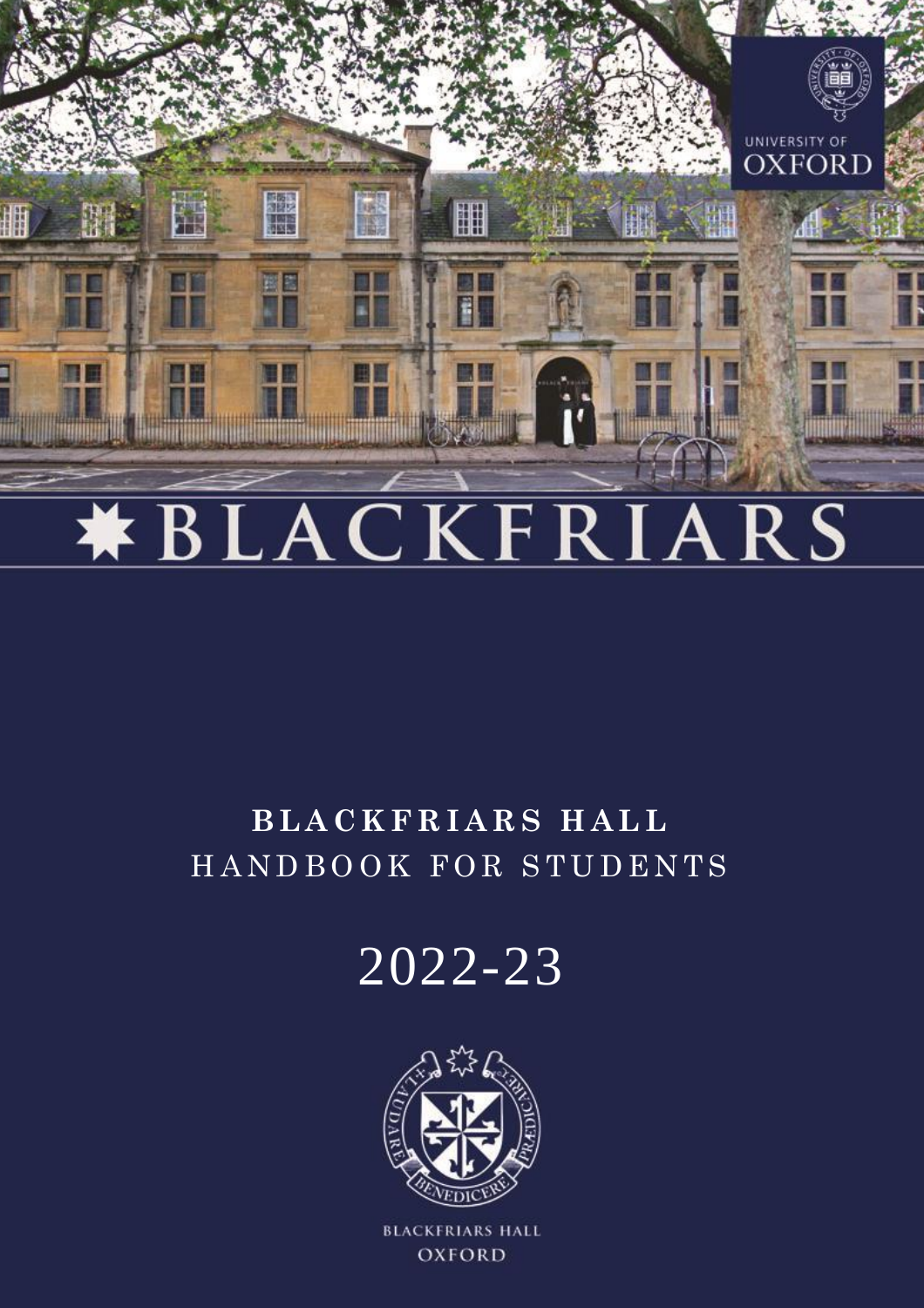### **WELCOME TO BLACKFRIARS HALL!**

## We hope you will enjoy your time and studies here. This handbook includes some useful information to help you settle in at Blackfriars and in Oxford.

#### **THE HALL, THE STUDIUM, AND THE PRIORY**

Blackfriars is home to three closely-related institutions: the Hall (a Permanent Private Hall of the University of Oxford); the Studium (the Catholic study centre for the training of priests and members of religious congregations); and the Priory, where members of the Dominican community of friars live, work and study.

Blackfriars Hall also has two research institutes: the Aquinas Institute, and the Las Casas Institute. In addition, the Hall collaborates in academic research with the Anscombe Bioethics Centre.

There is more information about the Hall, the Studium, the Priory, and the Institutes on our website: **<https://www.bfriars.ox.ac.uk/>.**

Further essential information about the University is to be found at the 'Student Gateway' on the University website: **[https://www.ox.ac.uk/students.](https://www.ox.ac.uk/students)**

**Please make sure you visit the University website; it is the access point for information and a variety of services and resources.**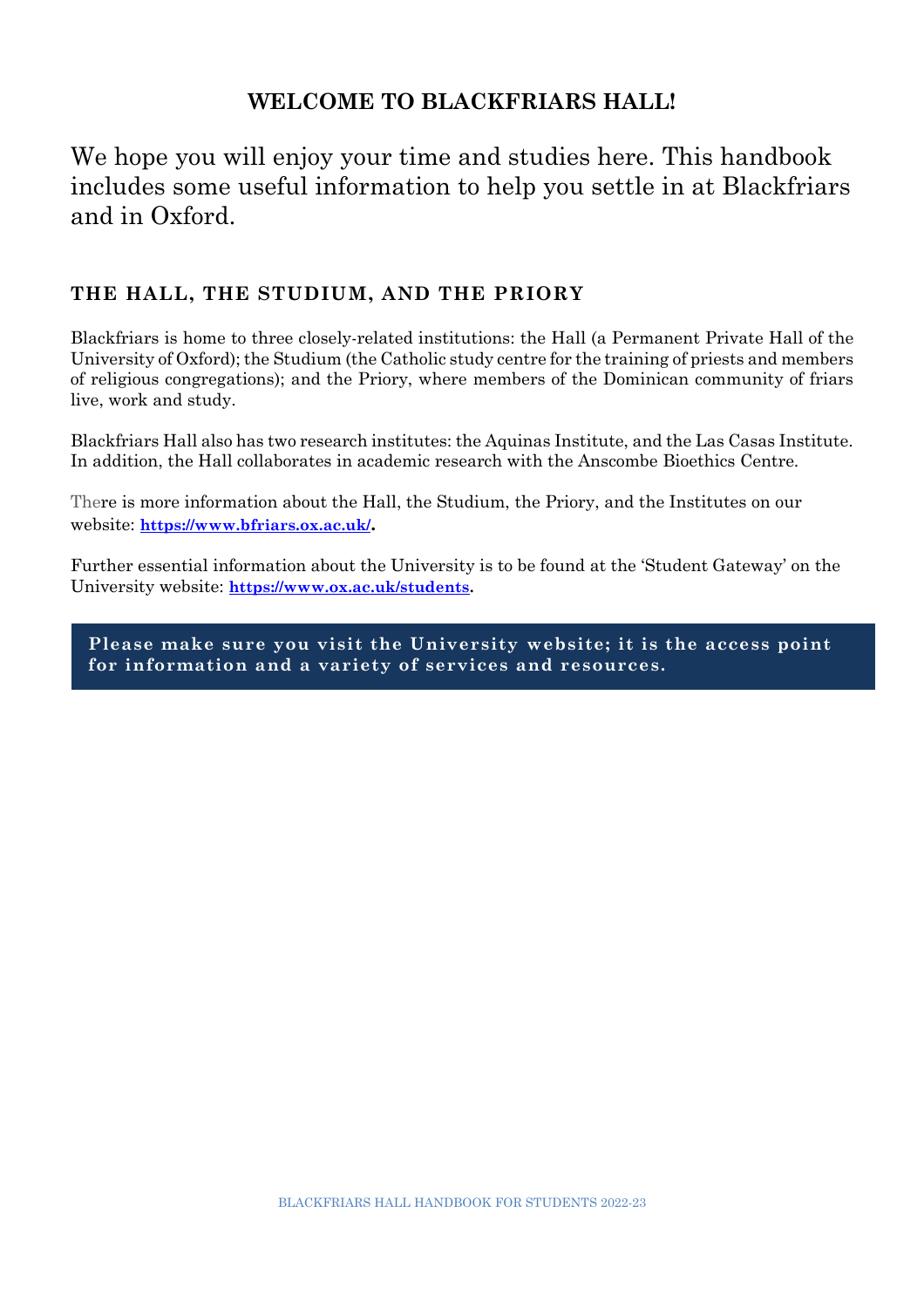#### **GENERAL REGULATIONS AND GUIDELINES**

Everyone who accepts a place at Blackfriars in the Hall is deemed to have bound himself or herself to observe the Regulations. Blackfriars Hall is a Permanent Private Hall of the University of Oxford; students of the Hall are therefore also bound to observe the regulations of the University of Oxford. The Regulations of the Hall and Studium are kept under review by the Regent and Moderators and are subject to amendment by them from time to time.

All students of the Hall are expected to apply themselves to their academic work to the satisfaction of their tutors and supervisors, and to behave in a reasonable and responsible manner, with consideration for other members of the Hall and Studium, their staff, and the general public. Students of Blackfriars Hall must consult the Tutor for Graduates before undertaking any non-academic activity which is likely to interfere with their academic work.

These Regulations and associated procedures are mainly a matter of common sense and good manners, but some are required by law. They will be enforced, in the first instance, by Hall Officers according to their particular area of responsibility: e.g. the Senior Tutor/Tutor for Graduates (academic obligations), the Academic Registrar (visa compliance and registration), the Senior Dean (discipline) assisted by the Junior Deans, the Hall Bursar (domestic and finance), and the Librarian.

#### **RESIDENCE AND ATTENDANCE**

The academic year at Oxford University runs from October to June, divided into three eight-week terms: Michaelmas (October-December), Hilary (January-March), and Trinity (April-June). University weeks start on Sundays. New students are required to arrive in time for induction events in 0th Week of Michaelmas term. All Oxford University students at Blackfriars are required to complete the University's online registration in good time before their arrival at the start of each academic year. Registration is essential for access to University facilities and for access to any student loans or grants. Oxford University matriculated students who have not been formally exempted from residence, and all visiting students of the Hall, are required to be resident in Oxford by 9am on Thursday of 0th Week of each term and to remain in residence until Saturday morning of 8th Week.

Visiting students may not be absent from the Hall for more than one night per week during full term without the permission of the Director of Studies for Visiting Students.

Term dates can be found at **[www.ox.ac.uk/about/facts-and-figures/dates-of-term.](http://www.ox.ac.uk/about/facts-and-figures/dates-of-term)**

#### **STUDENT VISAS**

Students have an important responsibility to comply with the conditions of their visas. The consequences of not complying with visa conditions can be very serious and could lead to a student committing a criminal offence or being denied entry to the UK for a number of years. The University must act responsibly as a licensed sponsor of students and must be informed of changes in circumstances that may affect visa conditions. If in doubt, students should consult the Academic Registrar, or contact the Student Information and Advisory Service.

#### **MATRICULATION**

The Matriculation ceremony, at which new students reading for Oxford degrees are formally admitted to the University, usually takes place on Saturday of 1st Week of Michaelmas Term. New students go to the Sheldonian Theatre as a group with the Hall's Dean of Degrees. The wearing of sub fusc at this ceremony is compulsory. It can be hired from several outfitters in Oxford; details are provided in the induction pack and can also be obtained from the Academic Registrar.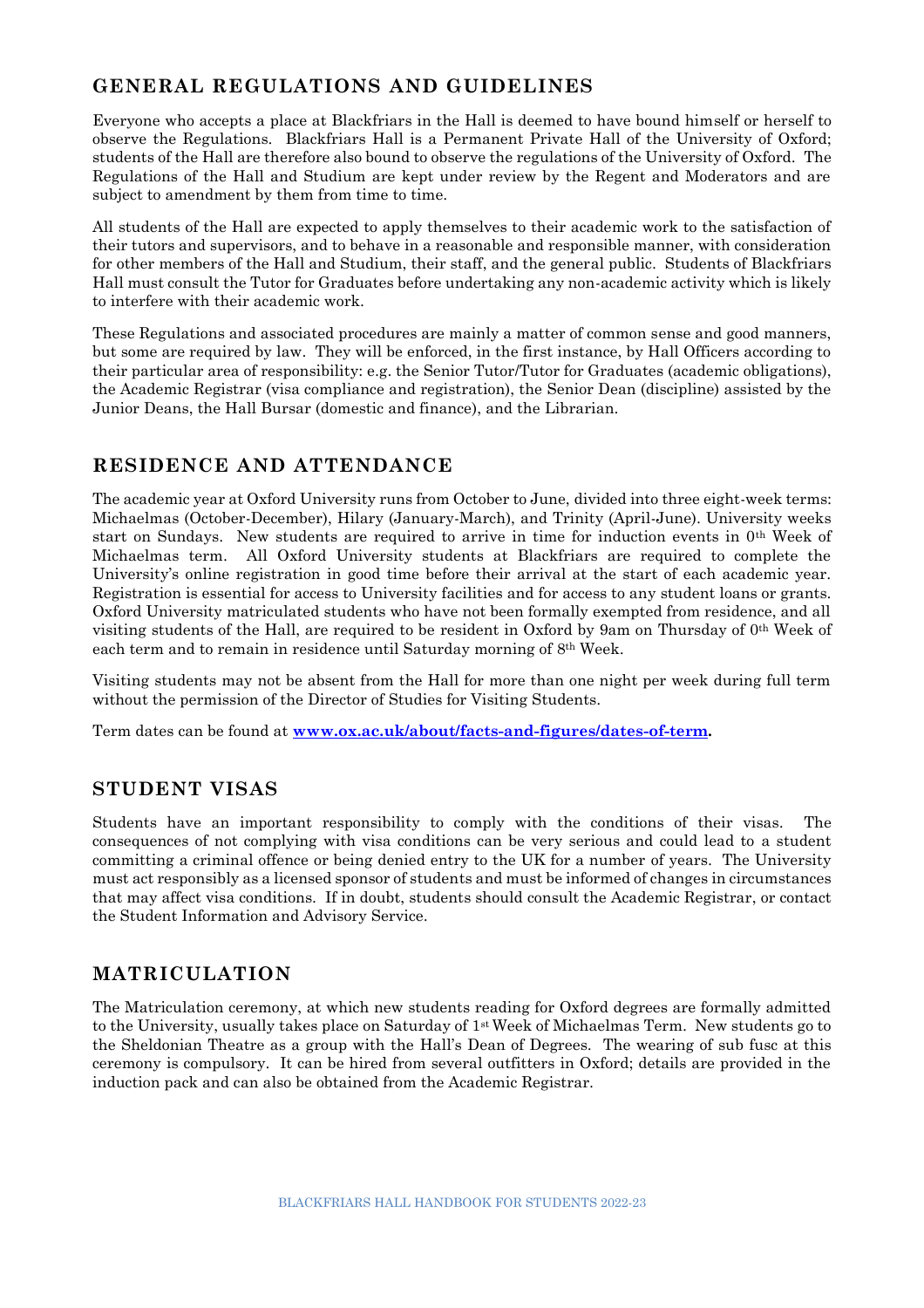#### **STUDENTS' RESPONSIBILITIES**

Contact and personal details must be kept up-to-date on Student Self Service. This is a condition of the University contract signed before admission. Students who are going to be away from the University for an extended period of time must inform the Academic Registrar.

On arrival in Oxford, students from outside the United Kingdom must present their passport ID page and biometric card to the Academic Registrar so that a scanned copy can be made. If a new passport is issued, or a visa extension granted during a student's studies at Blackfriars, he or she must present the new documents. Some students are also required to register with the police (as stamped on a visa vignette or biometric residence permit) within seven days of arrival in the UK, and to report any subsequent changes, e.g. change of address or visa extension, within seven days. Failure to do so is a criminal offence and risks a possible fine or a report to the UK Border Agency by the police authorities. A change from one immigration status to another must be notified to the Academic Registrar as soon as possible. Blackfriars has a legal obligation to monitor the attendance of those students who have entered the United Kingdom on a Tier 4 visa. Students must comply with any arrangements for monitoring attendance. Failure to comply may result in loss of the visa.

#### **BLACKFRIARS PREMISES**

During Full Term, the front gates of Blackfriars normally open at 7.00am (Monday-Friday) or 8.00am (Saturday and Sunday), after which time students may come and go by using the entry fobs issued on arrival. Students must leave the building by 10.30pm, when the front gates are locked. Volunteers act as doorkeepers most weekdays from 9am to 5pm. Unlike porters, the doorkeepers do not have access to spare keys: their role is only to answer the front door and take telephone calls to the general enquiry number. It is an offence to lend your entry fob to anyone, and students should be careful to ensure that unauthorized visitors do not follow them in to the building. Doorkeepers are entitled to ask visitors to show their University cards to confirm their right to enter the building.

Outside Full Term, the library, MCR, and computer room normally remain open during most of each vacation from 9am to 10pm (10.30pm in the case of the MCR), but Blackfriars closes completely between Christmas and New Year and for a few days immediately around Easter. The library will normally close for one or two days after the end of each term for stock-checks. The Academic Registrar will notify students of times of closure.

#### **THE LIBRARY**

During Induction Week, all new students are invited to a library tour. Access to, and use of, the Blackfriars library is restricted to those authorized by the Prefect of the Library. In Trinity term, Hall students preparing for Final Exams have priority of use of computers in the library gallery.

Blackfriars enters its library holdings on SOLO, the joint on-line catalogue of Oxford libraries. There is a dedicated SOLO terminal in the entry corridor to the library, but students can also access SOLO via the OxLIP platform on all computers by logging on to the Blackfriars network. All books held by Blackfriars are listed on SOLO, and a list of journals is kept in the library. Paper copies of journals available online through the Oxford University OxLIP+ platform have been removed from the library, but they can be accessed online.

Other guidelines on use of the library are given on the website: **[https://www.bfriars.ox.ac.uk/study/research/using-the-library/.](https://www.bfriars.ox.ac.uk/study/research/using-the-library/)**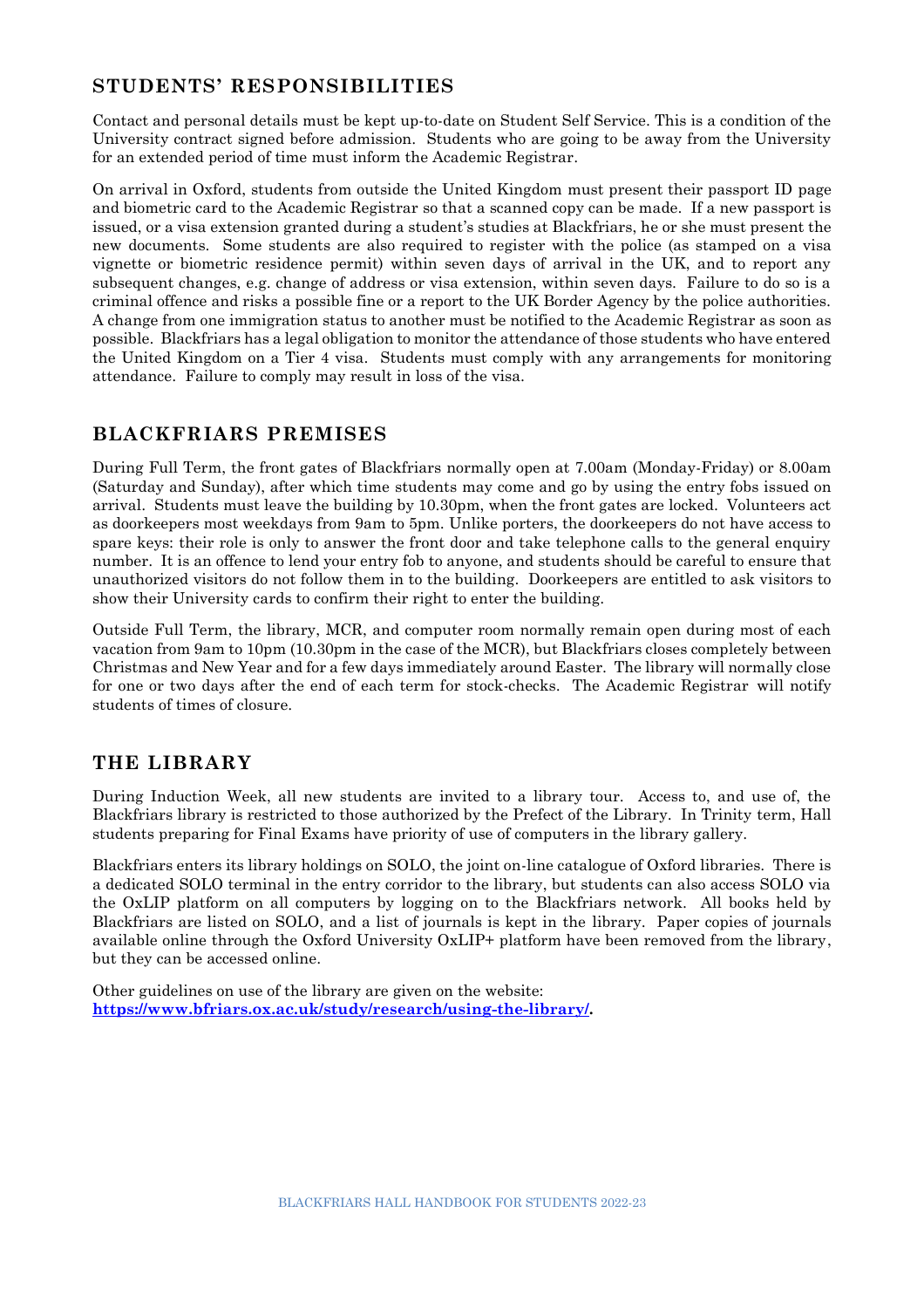#### **USE OF BLACKFRIARS HALL AND UNIVERSITY IT FACILITIES**

The Oxford account (also called Single Sign-On or SSO) provides a high-security username and password system, enabling students to access a variety of University and departmental services with one set of account details. Details of this SSO will be sent from IT Services to the email address on a student's record shortly after the signed University Contract has been processed. Students who have not received a letter or email containing the SSO within a week of returning a signed contract should contact IT Services: [https://www.it.ox.ac.uk/.](https://www.it.ox.ac.uk/)

A personal email account is provided automatically at the same time as a new Oxford Single Sign-On account and the email facility will be operational as soon as the Oxford account is activated. It is important to make a note of these account details and bring them to any IT induction session. Students must never reveal their SSO details to anyone other than authorized IT staff. All students and visitors using the University's ICT service, including connecting any device to a departmental or Hall network connected to the University backbone network, must follow the University's regulations: **[https://www.it.ox.ac.uk/governance-strategy-and-policies.](https://www.it.ox.ac.uk/governance-strategy-and-policies)**

In addition, the Hall has further rules for use of facilities (including the connection of any device to the network in the library, MCR, student accommodation, or elsewhere). Copies of these rules are posted in the computer room and it is students' responsibility to acquaint themselves with them. All students are required to adhere to their University contract, which includes an Acceptable Use of Computers Policy. Computers are available for use in the Priory computer room, and there is WiFi connection available throughout the Blackfriars buildings.

The Hall has an IT support officer, who is generally available for consultations in the computer room on Monday afternoons and Thursday mornings. He can be contacted by telephone or email at other times.

#### **E: [dorin.savu@bfriars.ox.ac.uk](mailto:dorin.savu@bfriars.ox.ac.uk)**

**T:** 01865 717088

Please ask the Academic Registrar for help in contacting him, if necessary.

#### **COMMUNICATION**

**Email:** It is the duty of Hall students regularly to check their incoming mail. Communications delivered to pigeonholes or sent by email will be deemed to have been received by full-time students after 24 hours. All such communication to part-time students will be deemed to have been received after 48 hours.

**Pigeonholes**: Each student is allocated a pigeonhole in the MCR where written messages and small packages can be left.

#### **PHOTOCOPYING**

It is the responsibility of all individual members of the Hall or Studium to ensure that photocopying is carried out within the terms of the Copyright Designs and Patent Act 1988. If, without the authority of the copyright owner, a person copies outside the very limited "fair dealing" exceptions of the Act (which allows copying for, amongst other things, research or private study by individuals), that person may not only be infringing copyright but may also be committing a criminal offence.

It is the responsibility of the individual to ensure that his or her photocopying is lawfully carried out. In addition, it is the duty of the licensed institution (in this case the Hall and Studium) to ensure that all staff and students are kept properly informed. This notice constitutes information to students of the Hall for this purpose. Additional notices about obligations under the Act appear beside each photocopier. Where infringement is clearly observed, the licensed institution may bring disciplinary charges against the individual.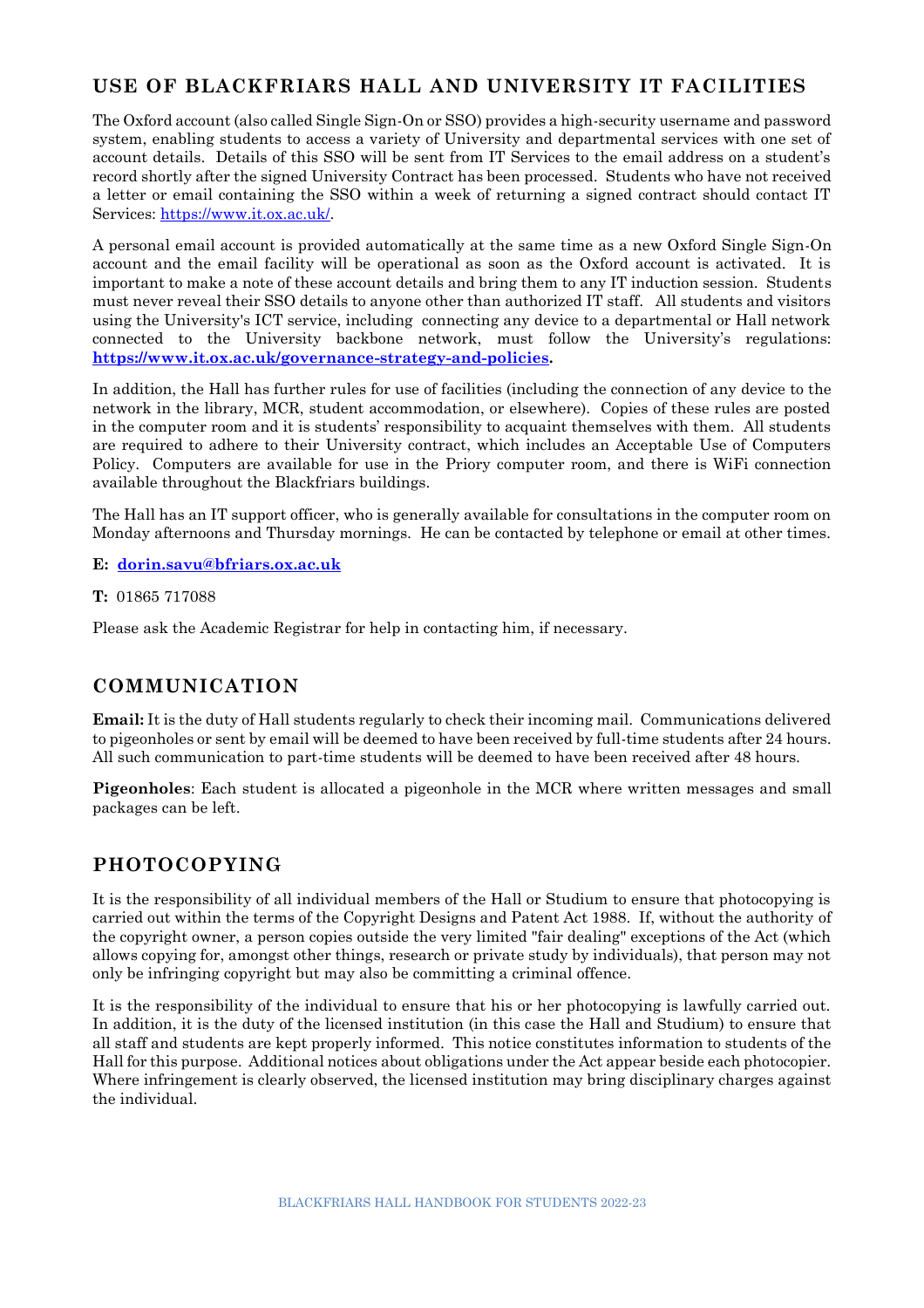Please note the following guidelines concerning these copying restrictions.

- up to 5% or one complete chapter (whichever is the greater) from a book;
- up to 5% or one whole article (whichever is the greater) from a single issue of a journal;
- up to 5% or one paper (whichever is the greater) from a set of conference proceedings;
- up to 5% of an anthology of short stories or poems or one short story or one poem of not more than 10 pages (whichever is the greater);
- A more comprehensive copy of these guidelines can be found next to the photocopier in the computer room and in the library.

#### **STUDENTS' PROPERTY**

Students who leave belongings in their rooms or elsewhere on Hall and Studium premises at any time do so at their own risk. It is the responsibility of members of the Hall or Studium to insure their own belongings against damage, loss, and theft. Students are advised that they should not leave valuables unattended. No offensive weapon of any kind may be introduced into the buildings used by the Hall and Studium.

#### **THE MCR**

The MCR refers both to the student body and to the common room itself. Oxford University graduate students and visiting students, together with any other students to whom the Moderators may give this status, are full members of the MCR. Although the MCR receives funds from the Moderators for refreshments, facilities and events, it is run by its members in accordance with its own constitution. The following additional regulations are laid down by the Moderators:

- noise must be kept to a minimum at all times, and music played only after 7.20pm;
- the windows of the MCR should always be closed by the last person leaving the room;
- bicycles are not to be brought into the MCR or any other part of the Priory;
- parties may be held in the MCR only with the permission of the Senior Dean;
- guests (e.g. visiting friends and family members, and students of other colleges of Oxford University) may normally be brought into the MCR during term without the prior permission of the Moderators, but they must be attended by their host or hosts at all times. Students must not lend their access fobs to any other persons;
- the Prior and Moderators reserve the right to ban any individual from the premises;
- lit candles, tea lights or other naked flames are strictly forbidden in the MCR.

#### **PARTIES AND OTHER EVENTS**

In addition to any regulations in accommodation licences, all Blackfriars students are bound by general regulations concerning the holding of parties and other gatherings. Permission must be obtained from the Junior Deans for all parties of eight or more people in one room or garden, and no party in the gardens may continue beyond 11pm. Students must inform neighbours of any party in the gardens. Conduct must at all times be considerate of others, especially ensuring that rubbish is correctly disposed of. Students will be held responsible for the behaviour of their guests, and must comply with any directions given by the Junior Deans.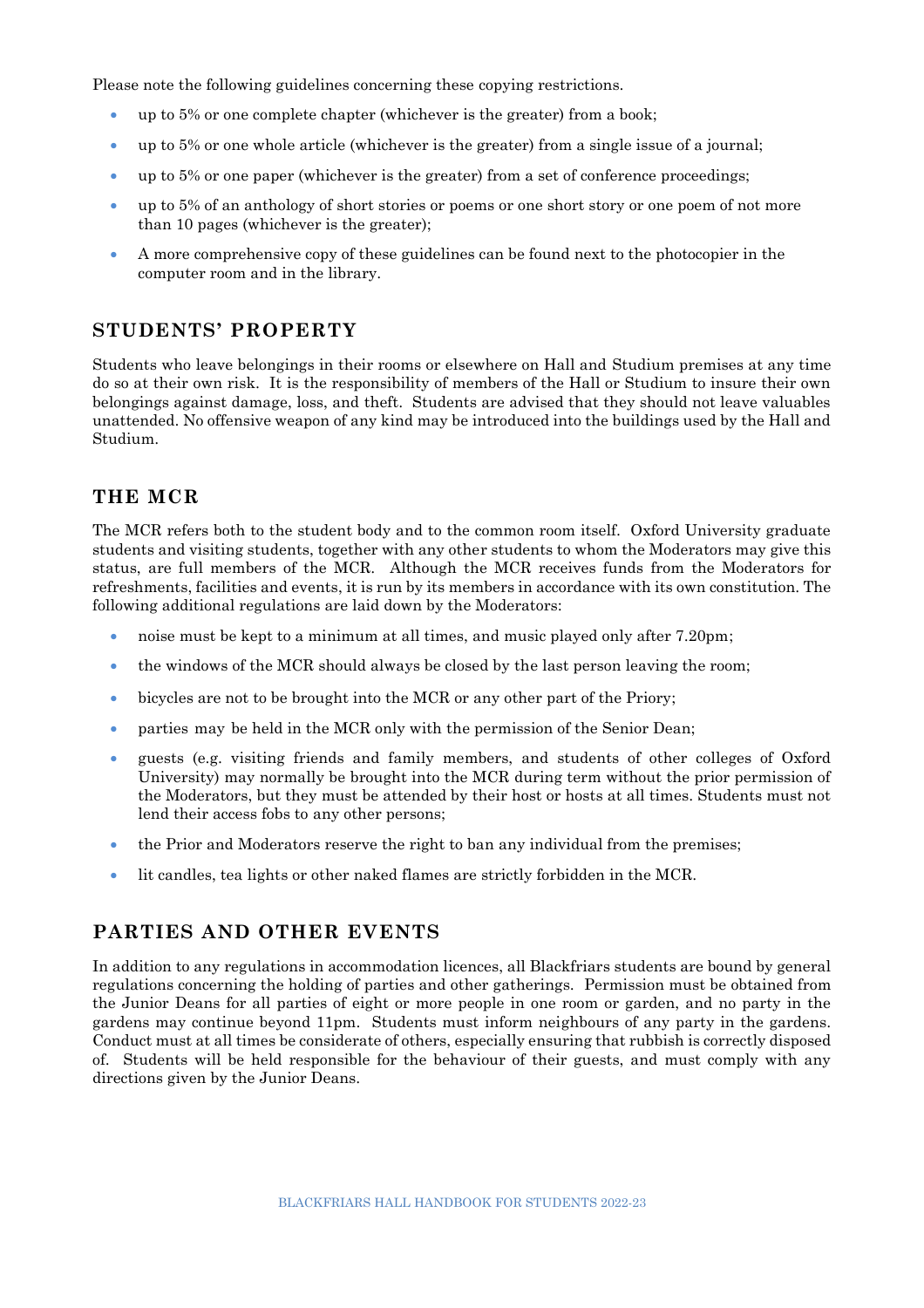#### **THE JUNIOR DEANS**

The role of the Junior Deans is to assist the Moderators and the Senior Dean in ensuring that conduct in Blackfriars accommodation complies with the highest standards. They are also available for advice on a variety of practical matters. They have the authority to enforce the relevant regulations governing student conduct, and any refusal to comply promptly and courteously with their instructions will be deemed a serious offence.

#### **FIRE SAFETY**

All students must familiarize themselves with the escape routes on the main priory site, and any other building they use. Copies of the Fire Drill and plans of the escape routes on the main site are posted in the MCR.

The fire safety policy can be found on the Hall website: **[https://www.bfriars.ox.ac.uk/policies/fire](https://www.bfriars.ox.ac.uk/policies/fire-safety-policy/)[safety-policy/.](https://www.bfriars.ox.ac.uk/policies/fire-safety-policy/)**

- It is an offence to misuse a fire extinguisher, a smoke detector, fire alarm, or any fire equipment, to obstruct a fire escape, tamper with *Break Glass* boxes, or to behave recklessly with respect to fire.
- It is an offence to remove fire extinguishers from their brackets except in case of fire.
- It is an offence to prop open fire doors or to obstruct corridors and fire exits.
- It is an offence to store flammable or explosive substances in any building used by the Hall or Studium.
- Any malfunctioning alarms and emergency lights or damage to fire equipment in the main building must be reported to the Bursary.
- The smoking of tobacco, including e-cigarettes, and the use of candles, tea-lights, incense, joss sticks or naked flames in any room at Blackfriars are strictly prohibited.
- Behaviour that in any way compromises the fire safety of the buildings will be reported to the Senior Dean.

#### **HEALTH AND WELFARE**

Blackfriars expects all its students to be registered with a doctor and to be responsible for their own health. The Hall does not employ a College Nurse, but Hall students have access to the welfare and mental health provision made by the University. Information concerning all aspects of health and welfare is available on the University website: **<https://www.ox.ac.uk/students/welfare>**.

Details of the Oxford University Student Counselling Service can also be found on the University website: **[https://www.ox.ac.uk/students/welfare/counselling.](https://www.ox.ac.uk/students/welfare/counselling)**

Oxford Nightline is a listening, information and support service run by students for students. It is open 8pm–8am every night in term-time. The service is confidential and there are always male and female volunteers available: **[https://oxford.nightline.ac.uk/.](https://oxford.nightline.ac.uk/)**

The Student Advice Service is available to all Oxford University Students. The service is staffed by a full-time manager and two part-time advisers: **[https://www.oxfordsu.org/wellbeing/student](https://www.oxfordsu.org/wellbeing/student-advice)[advice.](https://www.oxfordsu.org/wellbeing/student-advice)**

Staying safe in and around Oxford is an important part of student life. The Students' Union provides some helpful resources, services, and tips: **[https://www.oxfordsu.org/wellbeing/student-advice/wellbeing-safety.](https://www.oxfordsu.org/wellbeing/student-advice/wellbeing-safety)**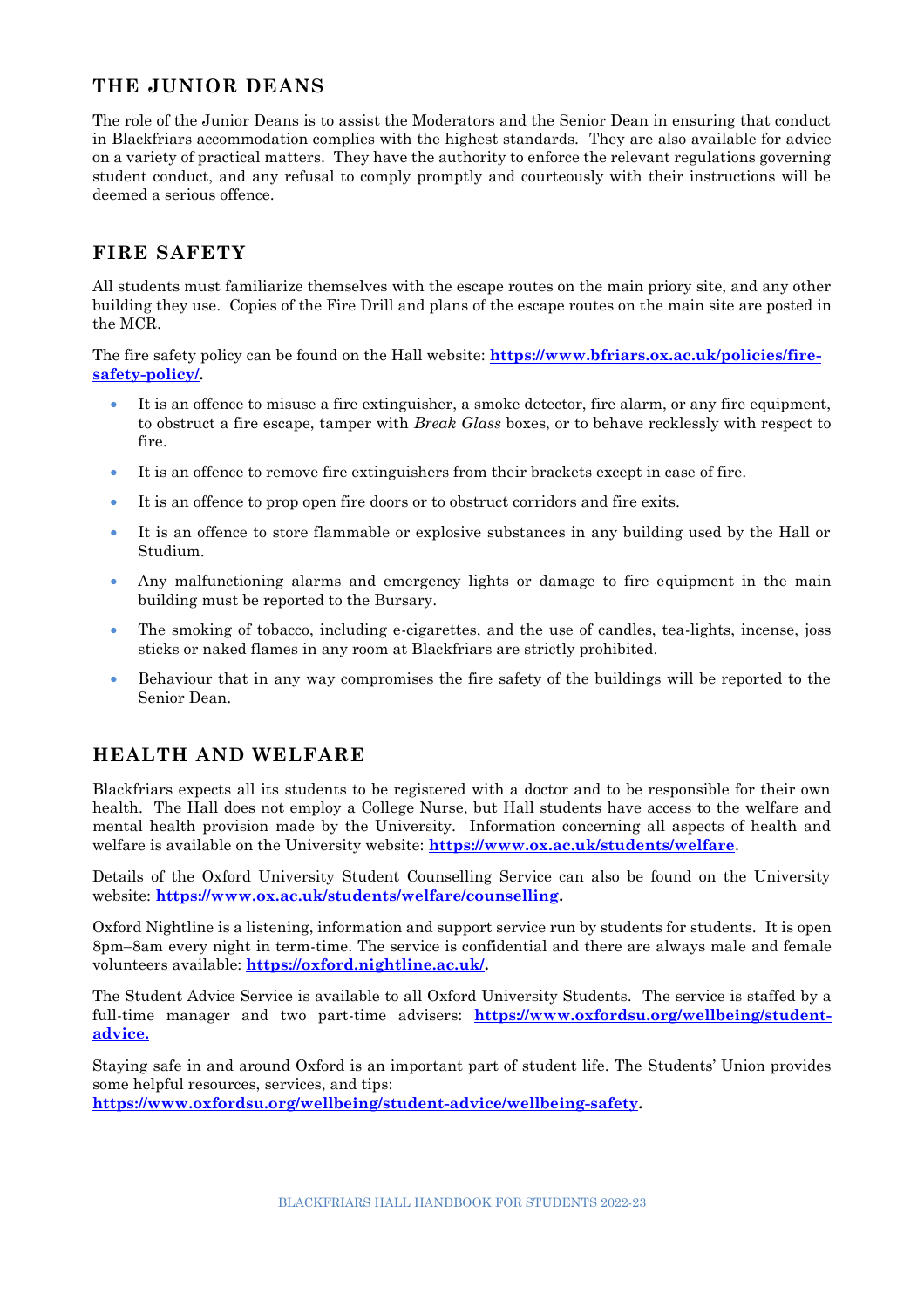#### **PROVISION FOR STUDENTS WITH DISABILITIES OR ILLNESS**

Blackfriars Hall is committed to making fair provision for students who have disabilities or who fall ill during their studies. A student with any disability or illness that will adversely affect his or her ability to submit work for assessment or to sit an examination under normal conditions should notify his or her Director of Studies or the Tutor for Graduates as early as possible. Students with dyslexia need to have an appropriate recent assessment in order to secure appropriate support. Special arrangements for examinations can be made by the Proctors only after an appropriate submission by the Hall, together with a medical certificate signed by a doctor. The Senior Tutor/Tutor for Graduates is responsible for gaining permission from the University authorities for any special (alternative) examination arrangements.

More information is available here: **[https://www.ox.ac.uk/students/academic/exams/arrangements.](https://www.ox.ac.uk/students/academic/exams/arrangements)**

Students with a disability, including dyslexia and related conditions, are invited to make early contact with Oxford University's Disability Office, who can provide further information and support: **[https://www.ox.ac.uk/students/welfare/disability.](https://www.ox.ac.uk/students/welfare/disability)**

The Hall's Disabilities Officer will discuss individually with each student on arrival any needs in this area.

#### **CONFIDENTIALITY AND WELFARE PRINCIPLES**

Blackfriars Hall respects the right to privacy of its staff and students and adheres to the statutory principles of privacy and respect for confidentiality, most recently defined in the Human Rights Act 1998 and the Data Protection Act 2018. Accordingly, information given in confidence by a student to an adviser will not generally be disclosed to others. The term *adviser* is used here to denote anyone whom a student consults for welfare advice in an official capacity, including the Harassment Officers, the Regent and Moderators, the Senior Tutor/Tutor for Graduates, the Academic Registrar, the Senior Dean, the MCR Chaplain, tutors, and other Hall and Studium officers. Medical practitioners, clergy and counsellors (including those at the Oxford University Counselling Service) also have their own professional guidelines.

The Hall's duty of care for the welfare of all its members may make it necessary in certain circumstances for confidential information to be disclosed, but only to officers who need to know such information in order to exercise that care. Advisers will use their professional discretion to assess what information needs to be shared, and with whom.

At the outset of any consultation by a student, an adviser will normally explain these principles and, if relevant, attempt to establish the extent of the confidentiality necessary in the particular case. Whenever possible, consent to disclose any necessary information to other officers will be sought from a student. Such third parties will also be bound by the same principles. If consent is not given, the adviser will explain that, in certain circumstances, some disclosure and consequent action may be necessary because of the duty to protect the student or others from harm. Examples include circumstances where a student carries a serious infectious medical condition, is thought to be at risk of self-harm, has a tendency to violence, or may have committed a sexual assault.

In matters relating to the misuse of drugs and other banned substances, the MCR Chaplain is happy to talk in confidence to any member of the Hall. Disclosure will be made only in accordance with the principles outlined above. Confidentiality cannot be guaranteed if information concerning the misuse of drugs is disclosed to any other person.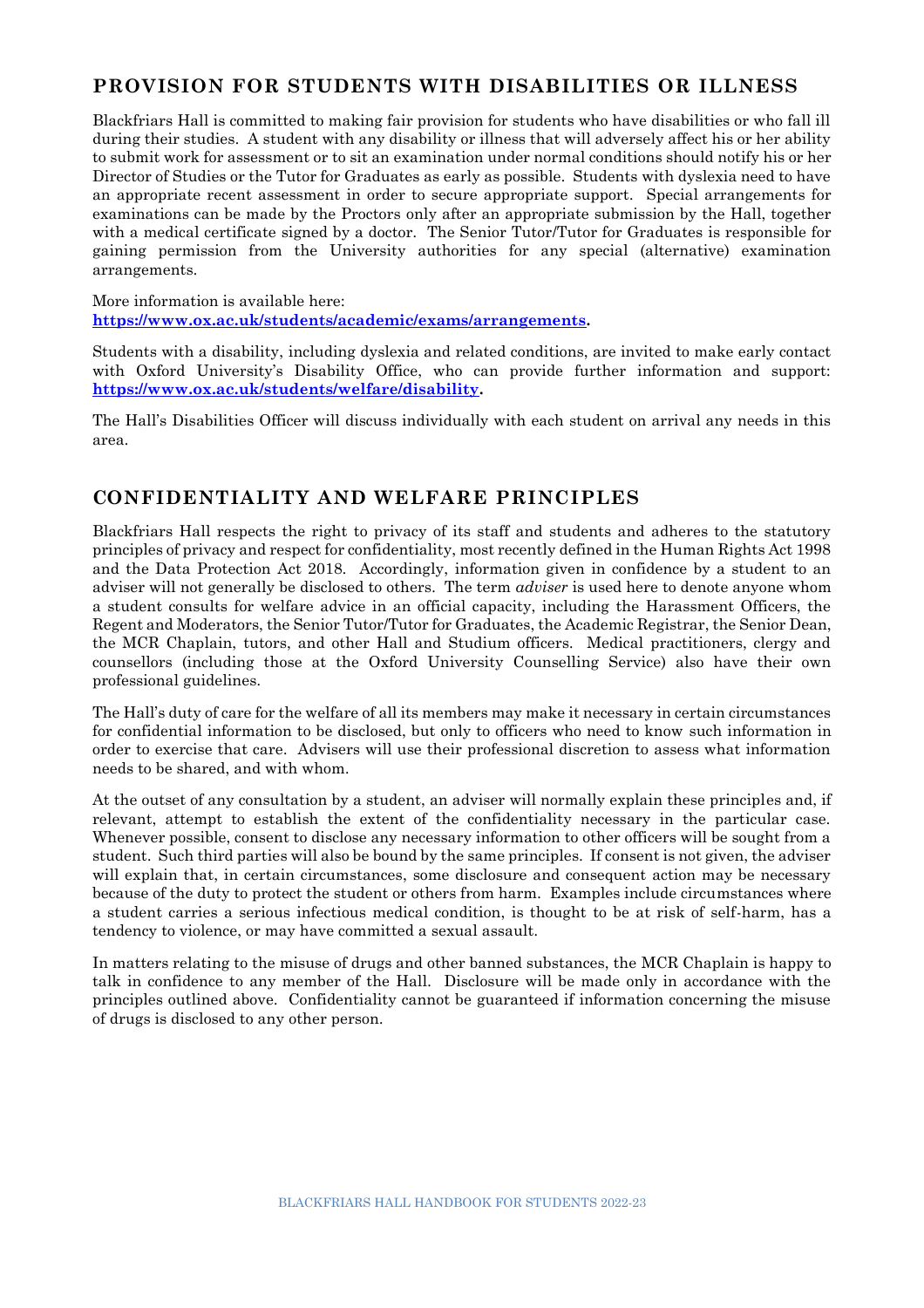#### **GENERAL CONDUCT**

Courteous, sober, and reasonable behaviour is expected from students at all times, both in and out of all the buildings used by the Hall, the Studium, and the Priory. Guests may not be brought into the buildings used by the Hall and Studium, with the exception of the MCR, without the prior permission of the Moderators. Students are responsible for the behaviour of their guests, and must remain with them at all times.

No student should allow access to the buildings to anyone who is not a member of the Hall or Studium, or who is not his or her own guest. If a student encounters an intruder, he or she may try to direct the intruder off the premises or, if the situation appears threatening, report the matter immediately to one of the Moderators or another senior member of the Hall or Studium. If necessary, contact the University security services (T: 89999) or the police.

Students are expected to be punctual at any lecture, class, tutorial, or appointment of any kind with a member of staff. Advance warning should be given where possible of inability to attend a class, tutorial or other appointment through illness.

It is a serious offence to act in any way that might be construed as sexual harassment, racial harassment, or religious or other harassment of another student or member of staff. The Hall's harassment policy can be viewed on the website:

**[https://www.bfriars.ox.ac.uk/policies/harassment-policy/.](https://www.bfriars.ox.ac.uk/policies/harassment-policy/)**

#### **MISCONDUCT**

Blackfriars expects that all students will abide by the rules and regulations in the handbook or otherwise published by the Hall and Studium. If a student does infringe them, or is thought to have infringed them, he or she may be summoned to account for his or her action before the Senior Dean.

No student shall intentionally or recklessly engage in any act, omission, or course of conduct that is contrary to current Government, Public Health England, or local public health rules, any instructions issued by public officials, or any rules which Blackfriars has issued based on official health guidelines. Students should note that current Government, Public Health England and other local public health rules, and all instructions issued by public officials also apply outside Blackfriars premises.

The Senior Dean, or any other member of staff whom the Moderators have appointed to act for the Senior Dean, has the authority to impose fines of up to £150 or the cost, if higher, of replacing a damaged library book or other property, and to withdraw access to the library and the computer room for an appropriate length of time. If the Senior Dean considers that the infringement merits a higher penalty, he will refer the matter to the Senior Tutor/Tutor for Graduates.

Where the Senior Dean has imposed a fine of less than £75, students of the Hall may appeal to the Senior Tutor/Tutor for Graduates, who may reduce, confirm, or increase the fine. The verdict of the Senior Tutor/Tutor for Graduates is final. Where the Senior Dean has imposed a fine over £75, students of the Hall or Studium may appeal to the Disciplinary Committee, but are advised that the Disciplinary Committee may impose additional fines or penalties for what it judges a trivial or frivolous appeal.

The Senior Dean has the power, after consultation with the Senior Tutor/Tutor for Graduates, to suspend a student's right of access to premises and facilities of the Hall and Studium with immediate effect for a fixed or indeterminate period where it appears to the Senior Dean that the student may be guilty of serious misconduct and such suspension appears to the Senior Dean to be warranted. Suspension is a precautionary and not a disciplinary sanction, and may continue during the investigation of any such allegation and any subsequent disciplinary proceedings.

The Senior Dean will report to the Disciplinary Panel cases of serious misconduct which he believes may require a penalty greater than a fine of £150. Where any case of misconduct involves the Proctors, the Senior Dean will inform the Senior Tutor/Tutor for Graduates. The Moderators and the Senior Dean may order the expulsion of any non-member of the Hall or Studium from the premises at any time.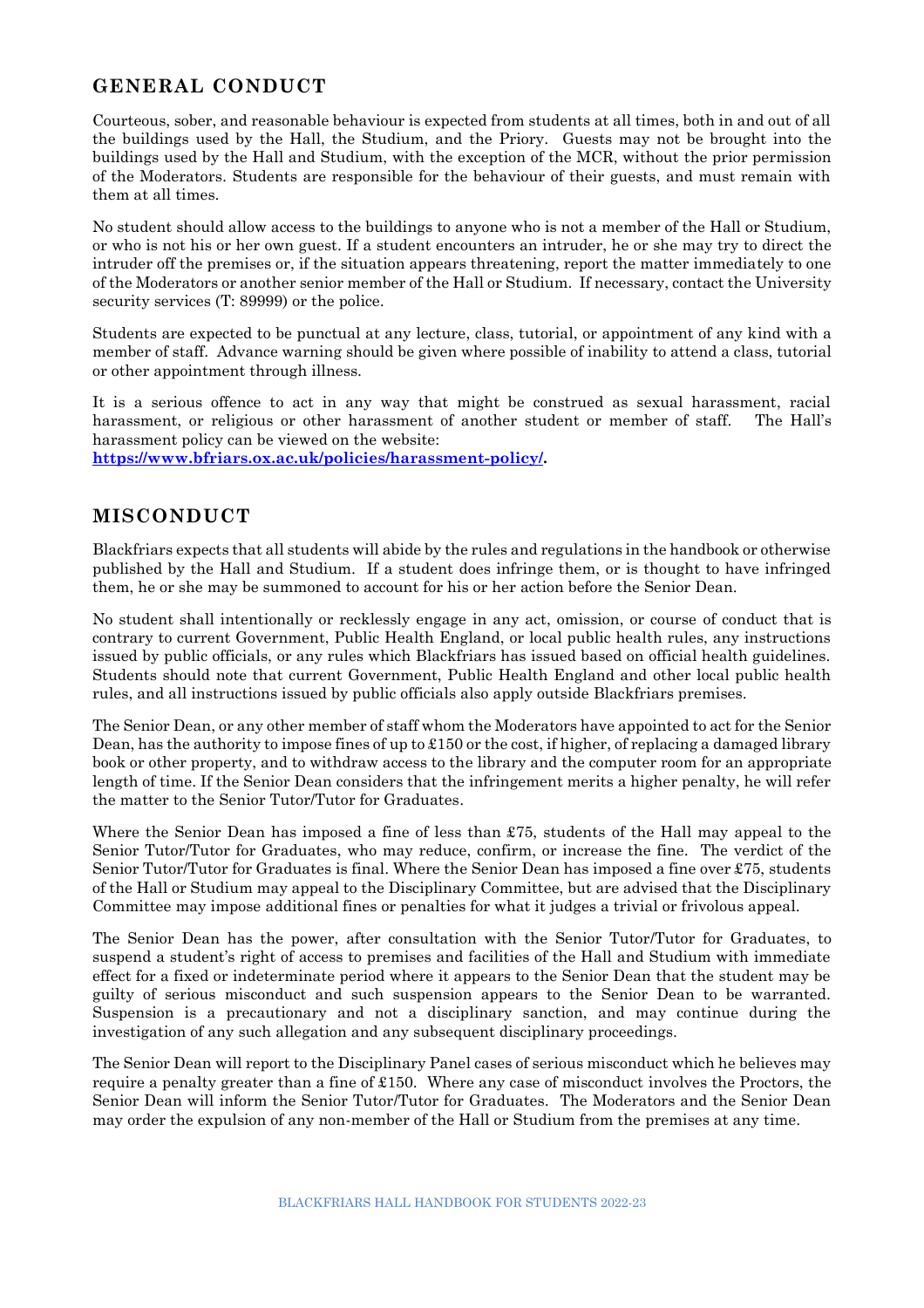#### **SERIOUS MISCONDUCT**

Serious misconduct by a student, whether committed within the premises of the Hall or Studium or elsewhere, renders the offender liable to appear before the Disciplinary Committee, whose powers include requiring a student to reside out of Hall premises, imposing a fine of any magnitude, or banning, rusticating or expelling an offender. The Disciplinary Committee may attach such conditions as it sees fit to any penalty.

Serious Misconduct includes, but is not limited to, violent or threatening behaviour; sexual or other harassment; failure to comply with the provisions of the Code of Practice; intentional or reckless damage to property; theft of property; contravention of the computer regulations; fraud or false accounting; the use of dishonest means in any examination or in fulfilling any academic obligation including (but without limitation) cheating in any collection or University examination; producing, procuring, possessing, using or supplying illegal drugs or other dangerous substances, or allowing Hall or Studium premises to be used for these purposes; interference with fire prevention or any other equipment; obstructing an officer, tutor, or other member of staff of the Hall or Studium in the proper discharge of his or her duty; engaging in conduct resulting in conviction for a criminal offence capable of attracting an immediate sentence of imprisonment (whether or not such a penalty is imposed); wilful contravention of the regulations; engaging in any other conduct which is gravely detrimental to the interests of the Hall or Studium.

Any student who is facing criminal prosecution or who has been convicted of a criminal offence capable of attracting an immediate sentence of imprisonment (whether or not such a penalty is imposed) must inform the Senior Tutor/Tutor for Graduates.

Proceedings before the Disciplinary Committee are governed by the regulations set out at the back of this handbook.

#### **INFORMATION FOR GRADUATE STUDENTS**

While students can expect to find tutors and staff at Blackfriars considerate of their needs and helpful at all reasonable times, tutors and other staff are not expected to respond to communications outside office hours, except where there are emergencies concerning non-academic matters such as a serious accident.

**ACADEMIC OBLIGATIONS:** Graduates work under the direction of their faculty-appointed Supervisor, who is not necessarily a member of the Hall. Supervisors submit termly reports on performance; students may view the reports online, and should complete the self-assessment section. In the case of unsatisfactory academic performance, the Tutor for Graduates will interview a student, and in exceptionally serious cases may require him or her to go out of residence and ultimately terminate the course.

**THE TUTOR FOR GRADUATES:** While teaching postgraduates is organized by the relevant faculty, the Tutor for Graduates oversees the academic progress of postgraduate students on behalf of the Hall. Routine matters, such as obtaining a signature on a standard form, should be referred to the Academic Registrar or the Tutor for Graduates.

**COLLEGE ADVISERS:** Each student is assigned a College Adviser, who can

- provide pastoral support, for example on health, personal or coping issues, or direct a student to appropriate persons for assistance;
- monitor a student's progress, by discussing University supervision reports;
- discuss any problems or difficulties a student may be experiencing in a department or faculty, the Hall, or with a supervisor;
- consult the Tutor for Graduates if there are concerns about academic progress or if a student appears to be experiencing difficulties with academic work;
- offer guidance on sources of support available within the Hall and University.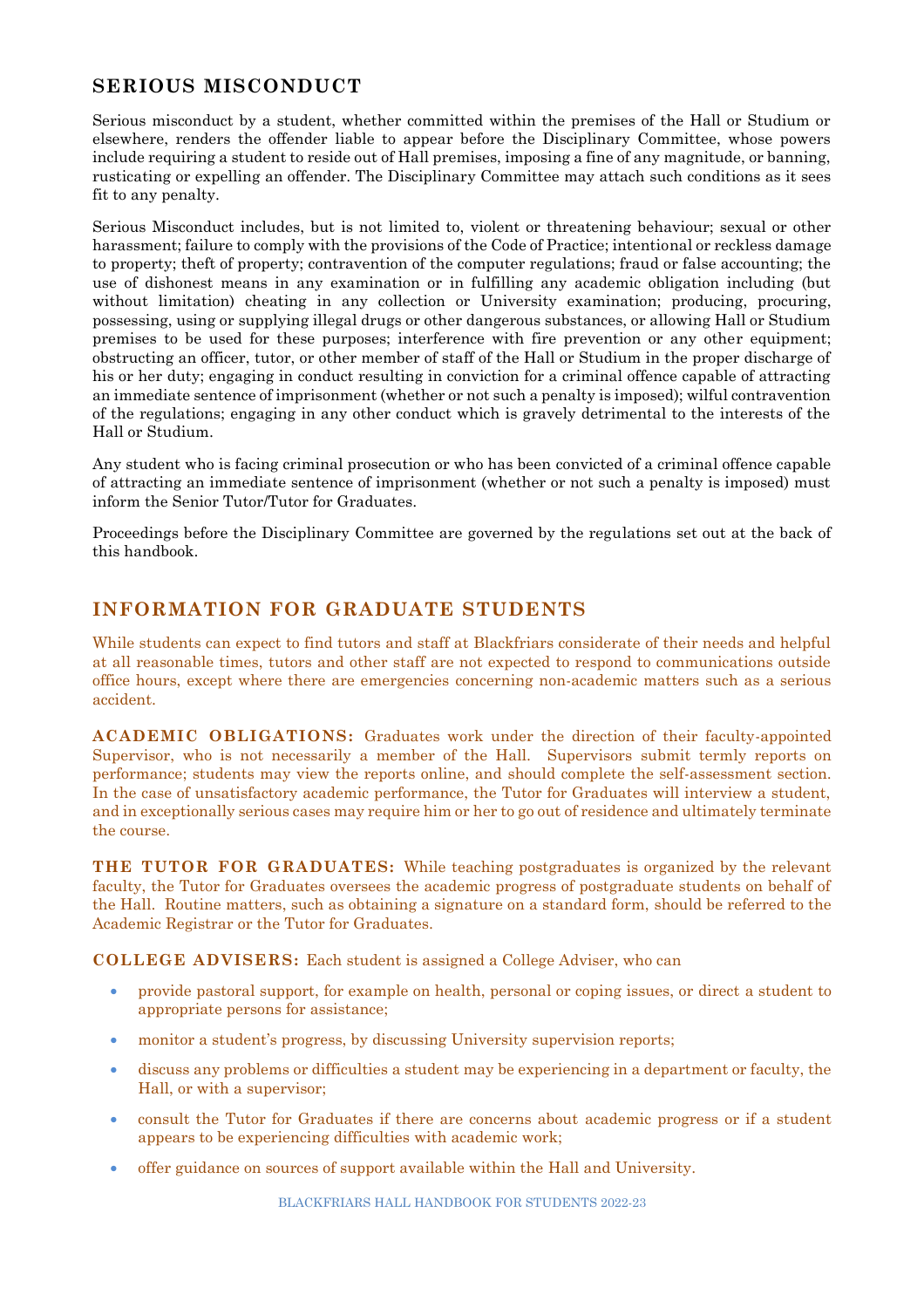In addition, the College Adviser may be able to offer advice on academic-related matters such as applications for research funding, conferences and seminar attendance, publication and career plans. The College Adviser is not expected to perform the role of a department or faculty Supervisor, and is not responsible for directing academic work or for giving detailed academic guidance. Students may meet their College Advisers termly, and are encouraged to contact them if advice or help is required. Students should also feel free to consult other Hall officers as necessary. College Advisers may be replaced during periods of sabbatical or other academic leave. Should a student wish to seek a different College Adviser, he or she should contact the Tutor for Graduates.

**AVOIDING PLAGIARISM**: Plagiarism is presenting someone else's work or ideas as one's own, with or without consent, by incorporating such work or ideas without full acknowledgement. All published and unpublished material, whether in manuscript, printed, or electronic form, is covered under this definition. Plagiarism may be intentional or unintentional. Under the regulations for examinations, intentional or reckless plagiarism is a disciplinary offence. Students concerned that work they are submitting could be deemed to be plagiarised should seek the advice of their tutor(s). Further advice is available on the University website:

**[https://www.ox.ac.uk/students/academic/guidance/skills/plagiarism.](https://www.ox.ac.uk/students/academic/guidance/skills/plagiarism)**

**THE MIDDLE AND SENIOR COMMON ROOMS:** Postgraduate students (i.e. students reading for a postgraduate degree of Oxford University, or Official Visiting Students of Oxford University who are reading for a postgraduate degree in their home college or university) are members of the MCR. They are also invited to join with the SCR a number of times each term for a social evening, often with a seminar presentation included.

**POSTGRADUATE SCHOLARSHIPS:** Scholarships may be awarded at the beginning of the academic year and during the application process. Students will be notified of the application process.

**BOOK GRANTS:** Matriculated Hall students reading for postgraduate degrees may claim a book grant of 75% of the cost of academic books to a limit of £230 per year; receipts must be submitted with the claim to the Hall Bursary.

**FUNDS FOR CONFERENCES:** The Moderators will consider requests from postgraduate students for grants to assist with attendance at academic conferences outside Oxford where these are clearly relevant to the student's work or career development. One grant per year made be made, for up to half the cost of the conference, to a maximum of £200. Applications should be sent via the Hall Bursary in advance of attending the conference.

#### **INFORMATION FOR VISITING STUDENTS**

**TEACHING ARRANGEMENTS AND CHANGES TO COURSES:** To ensure that the Hall engages the best available tutors, Blackfriars organizes teaching up to a year in advance. This means that it is not always possible to make last-minute changes. It is vital that students attend any meetings called by the Director of Studies so that any concerns or requests for change can be considered. It is rarely possible to change tutorial topics or tutors at the beginning of the term in which they are due to take place.

While students can expect to find tutors and staff at Blackfriars considerate of their needs and helpful at all reasonable times, tutors and other staff are not expected to respond to communications outside office hours, except where there are emergencies concerning non-academic matters such as a serious accident. The Oxford tutorial system provides an exceptional degree of personal attention from tutors; they may not be available to students extensively at other times.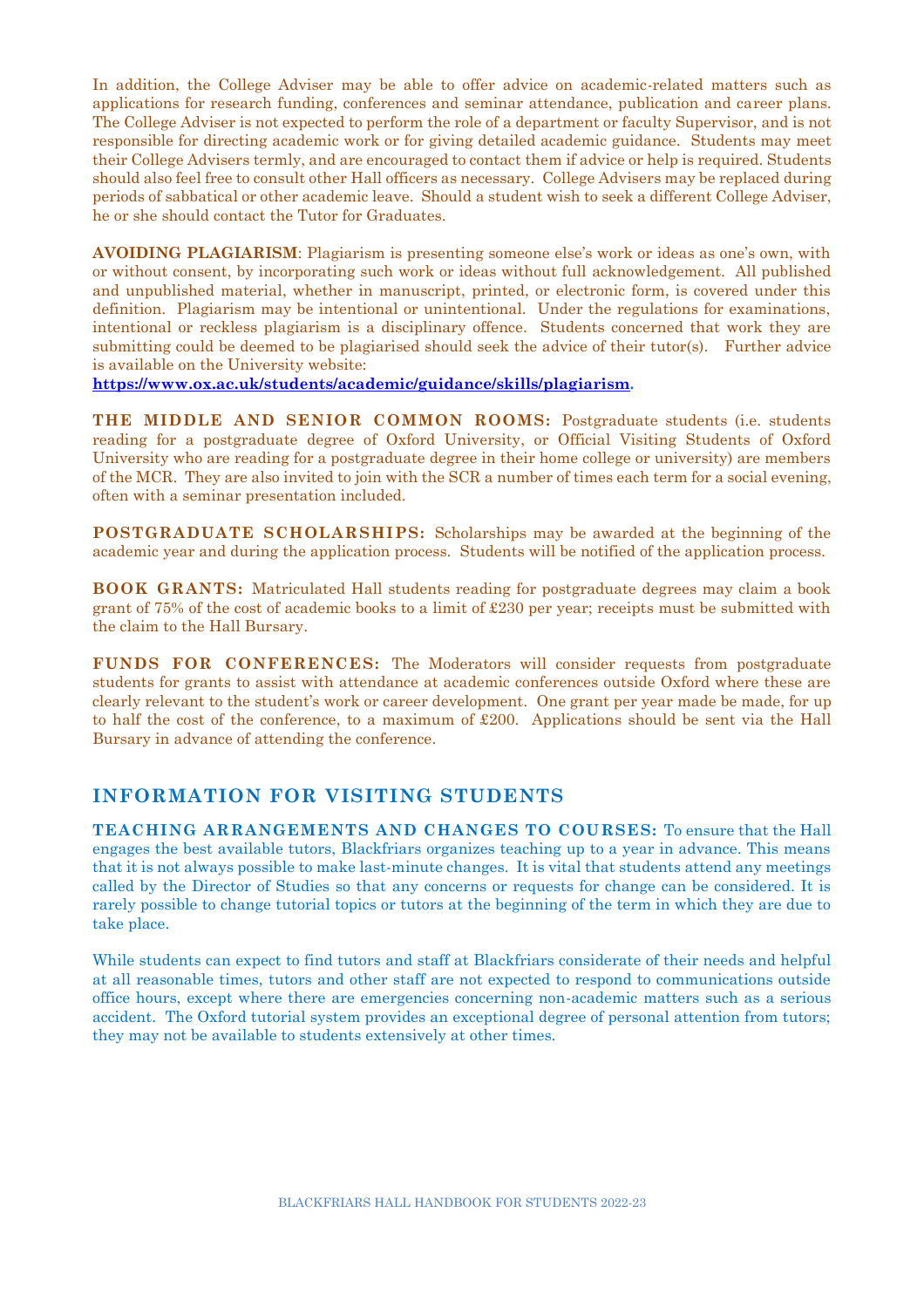**TUTORIALS:** The tutorial system centres around a weekly (or occasionally fortnightly) meeting with tutors, for which students are expected to spend a considerable amount of time preparing in the previous week(s) by reading material suggested or set by the tutor. Students will normally be expected to write an essay which may be read aloud at the beginning of the tutorial; this is followed by discussion of what they have written and of other aspects of the topic. Occasionally a tutor may designate a tutorial for the discussion of reading undertaken without requiring an essay. Visiting students should expect to write two essays per week. It is a student's responsibility to make contact with his or her tutors at the start of term in order to arrange a first meeting. This should normally be done by Wednesday of 0th Week at the latest. The Academic Registrar should be informed if a student is unable to contact a tutor. Letters, messages and essays for Dominicans resident in the Priory may be left on the table in the front hall.

**TUTORIAL ESSAYS:** Tutors will advise students on the length of their essays, but they should normally be between over 2,000 and 5,000 words. Though students will be expected to show evidence of their reading, they must always present their own argument in their own words. Any quotation or passage from another author must be clearly indicated by quotation marks and referenced in the footnotes at the bottom of the page. Guidance is available on the University website: **[https://www.ox.ac.uk/students/academic/guidance/skills/referencing.](https://www.ox.ac.uk/students/academic/guidance/skills/referencing)**

Students should be careful to use good, critical texts, following the advice of tutors, and not rely simply on the most readily available texts; these may not be the best texts for study. Tutors may ask students to submit the essay up to 48 hours ahead of the tutorial.

**LECTURES AND CLASSES:** Visiting students who have compulsory lectures and classes must not absent themselves without prior permission from the Director of Studies. If permission is given, they should notify the lecturer of their absence. Visiting students must seek permission from the Director of Studies if they plan to be absent from Oxford for more than one night a week during full term.

**WORK-RELATED PROBLEMS:** If for any reason students are unhappy with how a tutor is teaching them, or have any complaint concerning him or her, or any other work-related problems, they are strongly encouraged to discuss this at an early opportunity with the Director of Studies.

**FAILURE TO WORK:** Blackfriars expects that all students will work with industry and success on the course for which they have been accepted. Failure without good reason to produce satisfactory work, or to attend arranged tutorials, may result in the student being disciplined on academic grounds.

**AVOIDING PLAGIARISM**: Plagiarism is presenting someone else's work or ideas as one's own, with or without consent, by incorporating such work or ideas without full acknowledgement. All published and unpublished material, whether in manuscript, printed, or electronic form, is covered under this definition. Plagiarism may be intentional or unintentional. Under the regulations for examinations, intentional or reckless plagiarism is a disciplinary offence. Students concerned that work they are submitting could be deemed to be plagiarised should seek the advice of their tutor(s). Further advice is available on the University website:

**[https://www.ox.ac.uk/students/academic/guidance/skills/plagiarism.](https://www.ox.ac.uk/students/academic/guidance/skills/plagiarism)**

**TRANSCRIPTS:** At the end of the academic year Blackfriars issues visiting students with a formal transcript of their courses. Two copies are sent to the student and two copies to their home university, normally by mid-July.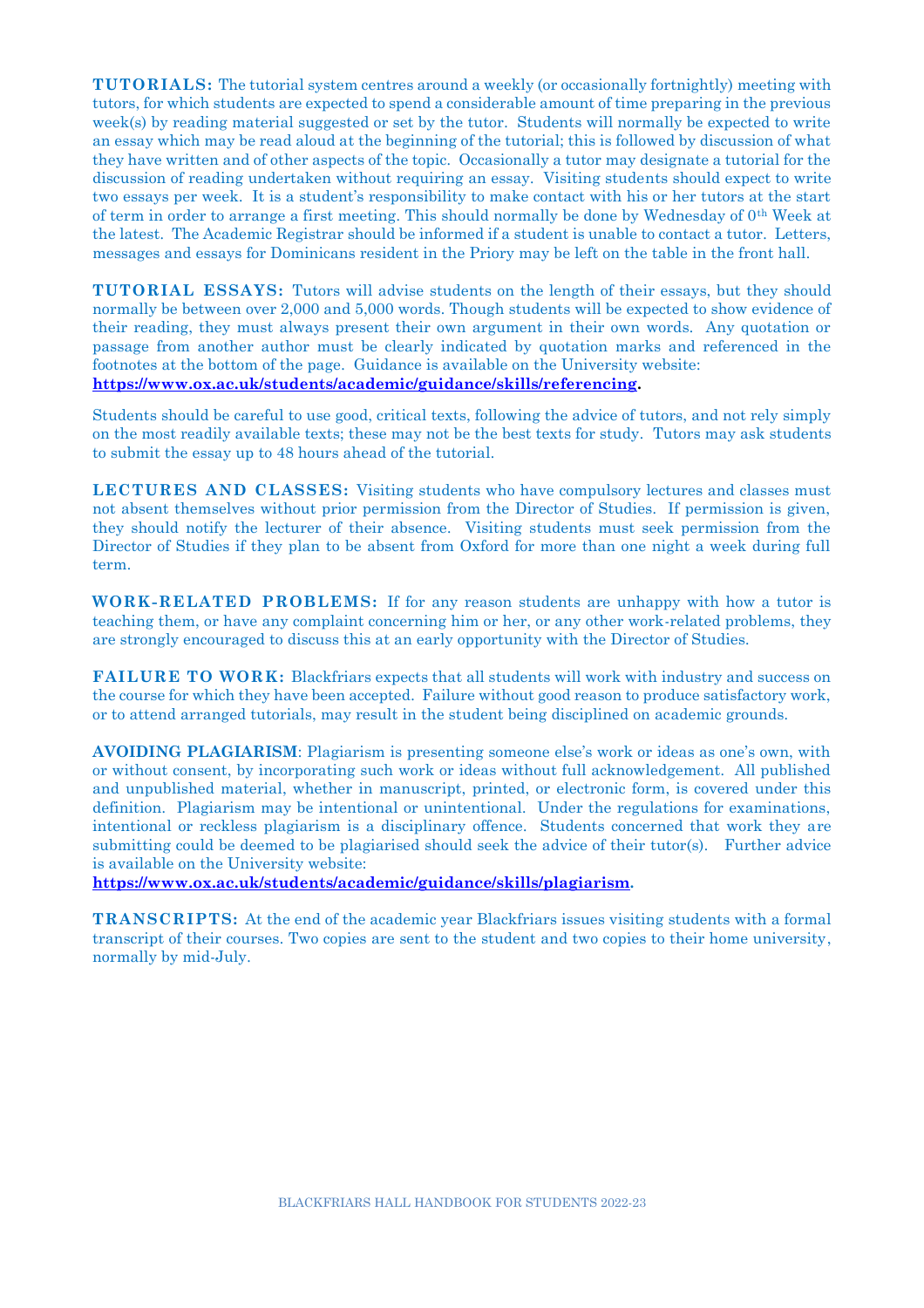#### **FINANCIAL INFORMATION AND REGULATIONS**

**ACADEMIC FEES:** Academic Fees are published on University and Hall websites and on Hall invoices. Please note that University fees for some categories of overseas student are dependent on the date on which studies begin. Publically-funded students must send one copy of their official financial assessment form to the Hall Bursary. The Student Loans Company (SLC) will not pay any loan instalments to students until the financial assessment form has been submitted. University and Hall tuition fees for graduates and visiting students are charged annually in advance. Fees must be paid in full by Friday of 1st Week of Michaelmas Term, unless the Hall Bursary has agreed to arrangements for fees to be paid in instalments to coincide with the disbursement of US loans. Students remain responsible for the payment of University and Hall fees, regardless of the amount of assistance they receive from funding bodies. Every offer of a place at the Hall is conditional on accepting this obligation. Late payment of all or part of the University tuition fee may be requested by a student if, before the payment date, the Hall Bursary has certified in writing that the student has applied for and is eligible for a contribution towards the fee from a funding body. Requests for late payment of tuition fees must be made in writing, before the payment date, to the Hall Bursary. Requests will be considered only where serious and unforeseen financial deprivation or hardship arises through circumstances beyond the student's control. Please contact the Hall Bursary with any questions about University or Hall fees.

**HALL BILLS:** Invoices for sums due to Blackfriars for academic fees and accommodation and other charges are issued some weeks before the beginning of the academic year, or at other points through the year. Students will be notified by email of any outstanding bills at the end of their studies in Oxford and must settle their account by the due deadlines. All bills must be paid by Friday of 1st Week of the term for which they are issued (or by another specified written deadline). If for any reason a student is unable to pay by the due date, he or she must contact the Hall Bursary immediately.

Any person who fails to pay bills by Friday of 1<sup>st</sup> Week is automatically fined at the level set by the Hall, unless he or she has given advance notice to the Hall Bursary and obtained written agreement to late payment. Payment of bills is not deemed to have taken place until funds are received in the Hall's bank account. When an overseas bank is involved, money can take several days or even weeks to arrive. In very exceptional circumstances, the Hall Bursary may be willing to agree to staged payments.

**MEAL CHARGES:** Hall students may elect to be enrolled in a meal plan to dine at Regent's Park College. Details of the arrangements will be provided by the Hall Bursary at the start of Michaelmas term. Students who dine at the College are bound by the rules in place relating to meals there.

**ACCOMMODATION:** Those living in Blackfriars accommodation are required to sign a licence agreement with the Hall in which charges and responsibilities are detailed. The terms of the licence agreement are considered to be part of the regulations of the Hall, and breaches of the licence can lead to disciplinary action as described elsewhere in the Hall regulations. Attention is drawn in particular to the regulations concerning the holding of parties in Blackfriars accommodation,

**OTHER CHARGES:** Charges for other miscellaneous items, such as MCR levies, may also be made.

**GYM SCHEME:** Matriculated Hall students can claim a contribution (currently £62) towards the cost of joining Oxford University gym: **[https://www.sport.ox.ac.uk/.](https://www.sport.ox.ac.uk/)** Students may, at the discretion of the Moderators, be able to claim the equivalent amount towards the cost of another sport or fitness activity. Receipts must be provided.

**CYCLE SAFETY SCHEME:** The Hall will reimburse half the cost of items bought for bicycle safety, to a maximum value of £30. These include helmets, lights, and luminous safety bands. (e.g. if £60 is spent, the Hall can reimburse £30). Receipts must be provided.

**HARDSHIP:** Details of schemes to help in cases of hardship are available on the University website, and advice may be sought from the Hall Bursary.